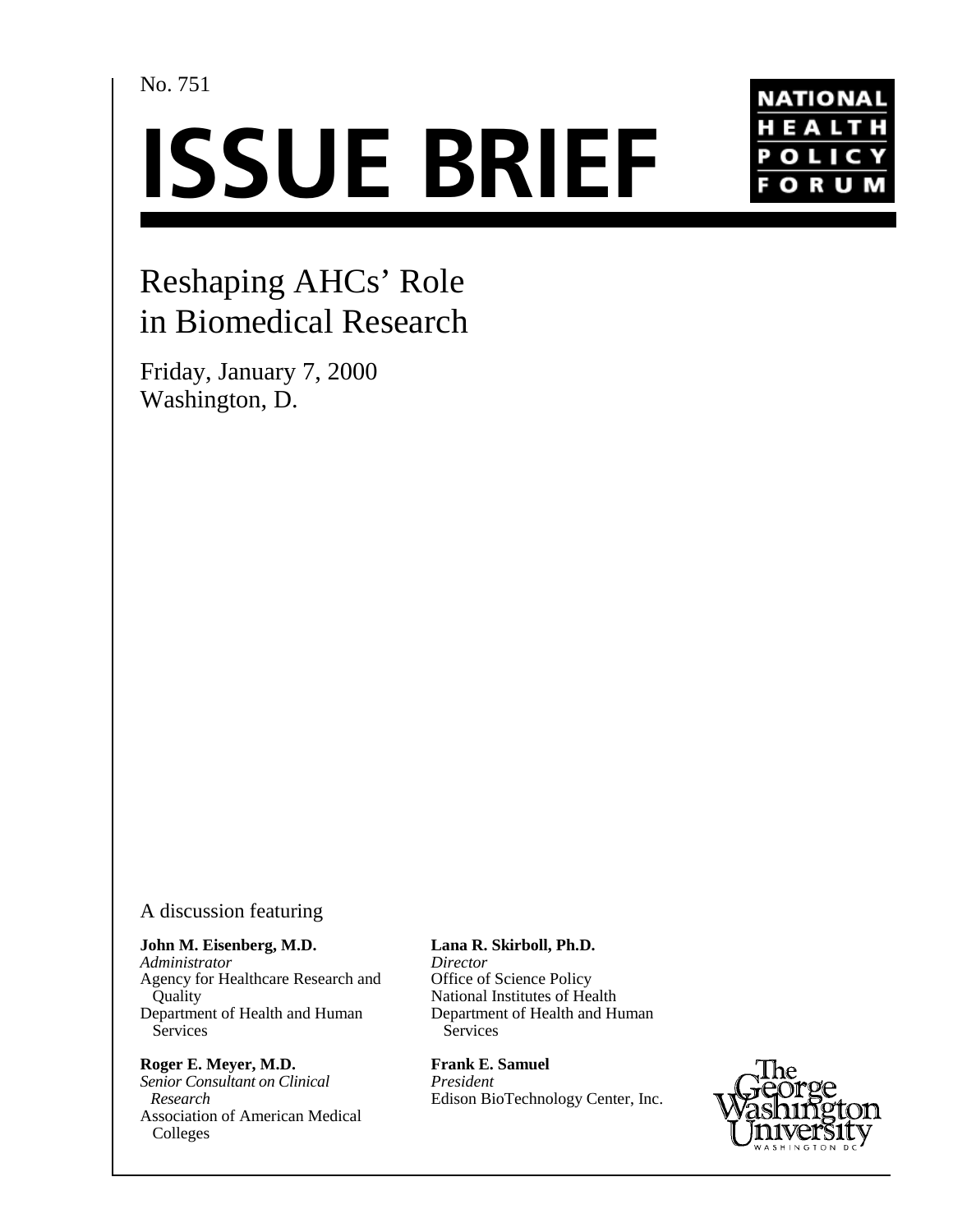## Reshaping AHCs' Role in Biomedical Research

While marking dramatic increases in managed care, training of primary care practitioners, and biotechnology advances, the 1990s chronicled a downturn in academic health center (AHC) fortunes. The increases had a direct impact upon AHCs' historic missions: delivery of health services, provision of medical education, and conduct of biomedical (especially clinical) research. Toward the end of the decade, changes in federal payment policy began to have an adverse impact on the bottom lines of teaching hospitals, further affecting AHC prospects. These changes included a freeze on the rate of increase in payment for Medicare services and cuts in subsidies for the care of lowincome persons and for the graduate education of medical residents.

With managed care organizations diverting services to less costly health care providers, affected AHCs experienced strains in their service bases. And with pharmaceutical conglomerates and biotechnology firms rapidly outpacing them in the conduct of biomedical research and with nonacademic entities emerging to organize clinical trials and other research functions, affected AHCs saw their research bases threatened as well. Despite these problems, however, those ready to dismiss AHCs as unviable in a reconfigured health marketplace received a strong warning from the scientific community. As the educators of biomedical researchers—those with Ph.D.s as well as those with M.D.s—AHCs cannot easily be counted out. Moreover, the teaching hospitals of some AHCs serve as safety-net providers, with interns and residents as relatively lowpaid staff. The commingling of service delivery, medical education, and medical research is a powerful mix, as legislators on Capitol Hill and in state capitols have heard time and time again.

AHCs partnered with the National Institutes of Health (NIH) and other government agencies, as well as private pharmaceutical, biotechnology, and medical device companies, to propel the United States to leadership in biomedical research in the second half of the 20th century. As the century ends, they face an uncertain future. The titles of various reports on their plight tell the story: "The Changing Landscape for Clinical Research,"<sup>1</sup> "The Impact of Managed Care on Clinical Research: A Preliminary Investigation,"2 "Managed Care Squeezes Research Funds and Charity Health Aid,

Studies Find,"3 and *From Bench to Bedside: Preserving* the Research Mission of Academic Health Centers.<sup>4</sup> But AHCs are ending the decade of the '90s on an up note. Enactment of the Medicare, Medicaid, and SCHIP (State Children's Health Insurance Program) Balanced Budget Refinement Act of 1999 will restore some service and subsidy cuts made by the Balanced Budget Act of 1997 (BBA), and new efforts to address and reshape AHCs' role in clinical research and health outcomes investigation are under way.

This Forum session—the first in a series of meetings on the public stake in biomedical research—will explore AHCs' changing role. It will look at AHCs as they have reconfigured to meet health marketplace and other pressures, as well as their relationships to the continuum of biomedical inquiry. The session will also examine the problems confronting AHCs, public and private incentives and pressures they face, and initiatives they have undertaken or that have been undertaken in their behalf.

#### **BACKGROUND**

In a rapidly changing health marketplace, characterized by the merger or takeover of existing provider and insurer organizations to form new entities and by the emergence of hybrid organizations to address new or altered functions, there is no absolute definition of an AHC, sometimes called an academic medical center

### **ISSUE BRIEF**/No. 751

**Analyst/Writer:** Karen Matherlee

**National Health Policy Forum** 2021 K Street, NW, Suite 800 Washington, DC 20052 202/872-1390 202/862-9837 (fax) nhpf@gwu.edu (e-mail) www.nhpf.org (Web site)

**Judith Miller Jones,** Director **Karen Matherlee,** Co-Director **Judith D. Moore,** Co-Director **Michele Black,** Publications Director

**NHPF** is a nonpartisan education and information exchange for federal health policymakers.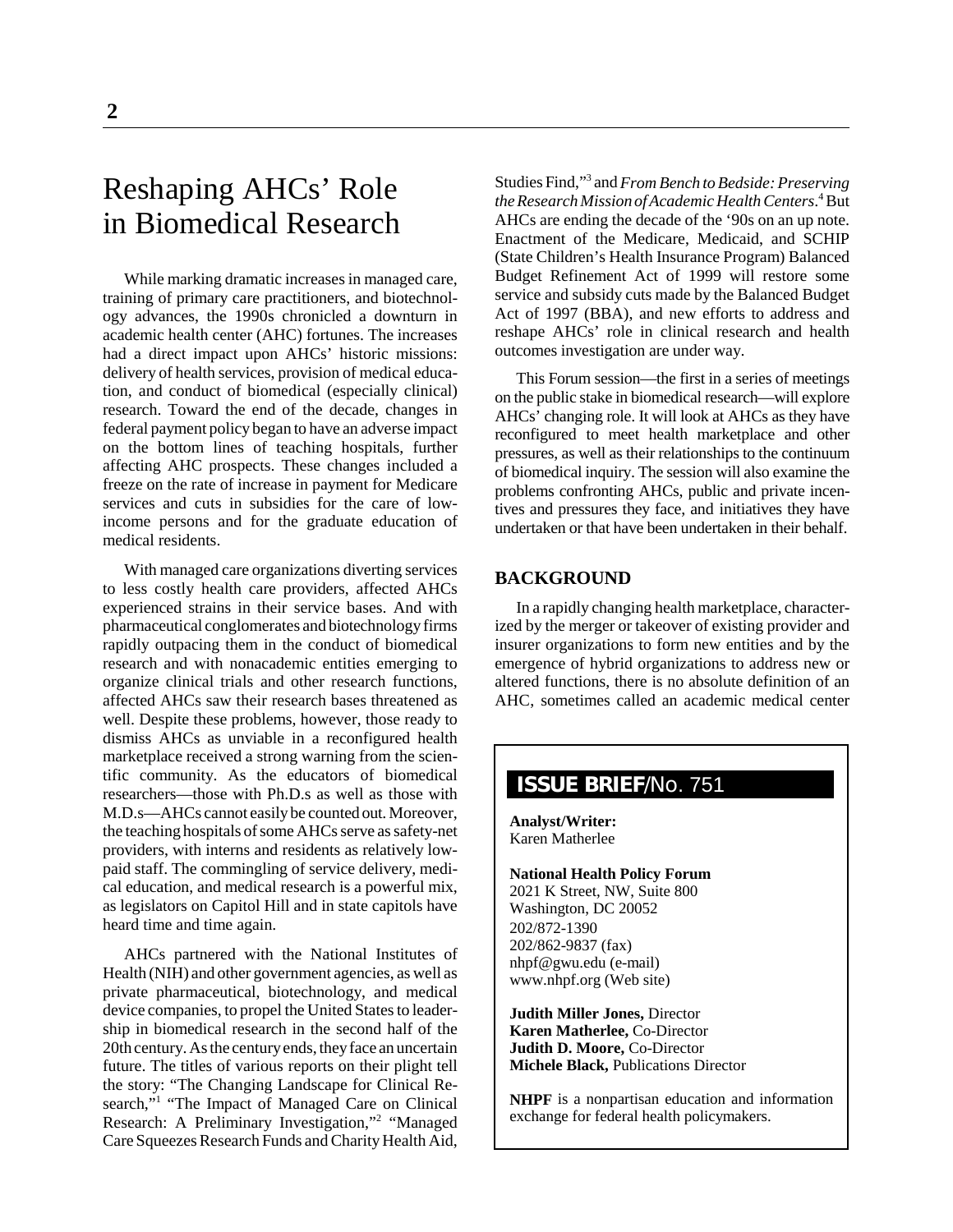(AMC). The Association of Academic Health Centers defines an AHC as "an entity that has an allopathic or osteopathic medical school, one or more other health professional schools or programs (such as nursing, public health, or pharmacy), and one or more teaching hospitals."5 A 1998 Association of American Medical Colleges (AAMC) document on "biomedical and health sciences research" notes that the "biomedical research system nurtured by [federal grants-in-aid and patient care revenues] has grown to include 125 allopathic medical schools and more than 400 teaching hospitals as part of 1,700 institutions receiving NIH support."6

According to Gerard Anderson, Ph.D., and two colleagues, the first institution to integrate patient care, clinical education, and research was Johns Hopkins University, which opened its medical school in 1893. The 1910 Flexner Report strongly supported this model, which Columbia University and Presbyterian Hospital adopted that same year, thereby becoming the first AHC formed as a result of a merger. As Anderson and his co-authors point out:

Most of the growth of AHCs occurred in the period following World War II, when policymakers in Washington decided to expand the number and size of medical schools, invest heavily in biomedical research, adopt a generous payment system for services provided by hospitals and physicians, and adopt other regulatory and financing initiatives that have encouraged the expansion of AHCs.<sup>7</sup>

The co-authors also indicate that AHCs traditionally have these commonalties: (*a*) faculty heavily involved in "biomedical and clinical research," (*b*) commitment to patient services that are highly specialized, and (*c*) dedication to pre- and postdoctoral teaching, carried on by a large faculty who spend only a small amount of time in teaching activities.<sup>8</sup>

There also are differences in terminology and definitions of biomedical research. Some see it as a continuum, beginning with basic research or "bench" science, continuing with translational research (to "translate" basic science into new methods of diagnosis and treatment), moving to clinical investigation, and ending with outcomes studies. Others prefer to forego the term "biomedical" and use individual (rather than blanket) terms, such as basic, translational, clinical, and health sciences research.

Research participants from various aspects of the field who were convened by the AAMC, the American Medical Association (AMA), and Wake Forest University in 1998 viewed the lack of an agreed-upon definition of clinical research as a major problem. They recommended that the following be adopted: "Clinical research is a component of medical and health research intended to produce knowledge valuable for understanding human disease, preventing and treating illness, and promoting health." In their view, it encompasses disease mechanisms; translational research; clinical knowledge, detection, diagnosis, and natural history of disease; therapeutic interventions, including clinical trials; prevention and health promotion; behavioral research; health sciences research; epidemiology; and community-based and managed care-based trials.<sup>9</sup> Hence, it tends to encompass nearly all the research activities in which AHCs are engaged.

#### **THE PROBLEMS**

As indicated in the background paper that introduced this series of meetings, $10$  the patient care, medical education, and research dollars that have contributed to AHCs' strength in the health arena have also made them vulnerable. More costly because of their joint missions, they have been less attractive to managed care plans seeking lower costs per member. For example, according to data from HCIA, a Baltimore-based health information company, the median expense per adjusted admission for a major teaching hospital was \$9,833 in 1998, while the median revenue per adjusted admission was \$9,935. In contrast, the medians for all hospitals that year were \$5,065 (expense per adjusted admission) and \$5,181 (revenue per adjusted admission).

Moreover, payers and risk organizations have been less willing to subsidize medical education than were traditional insurers under fee-for-service arrangements. Also, the BBA started ratcheting down federal indirect medical education payments under Medicare, and state Medicaid programs have been uneven in their recognition of medical education costs. Moreover, health plans generally refused to pay the costs of care for their members in clinical trials, thereby having a chilling effect on patients' participation in them. $^{11}$ "In sum," as the authors of "The Changing Landscape for Clinical Research" contend, "clinical research in AMCs became extraordinarily susceptible to modifications of federal policies of sponsored research support and changes in the organization, financing, and delivery of medical care."12

As the health marketplace placed greater value on delivery of services in ambulatory rather than inpatient settings, on financing of care under capitated or discounted arrangements rather than fee for service, and upon primary rather than specialty care, AHCs lost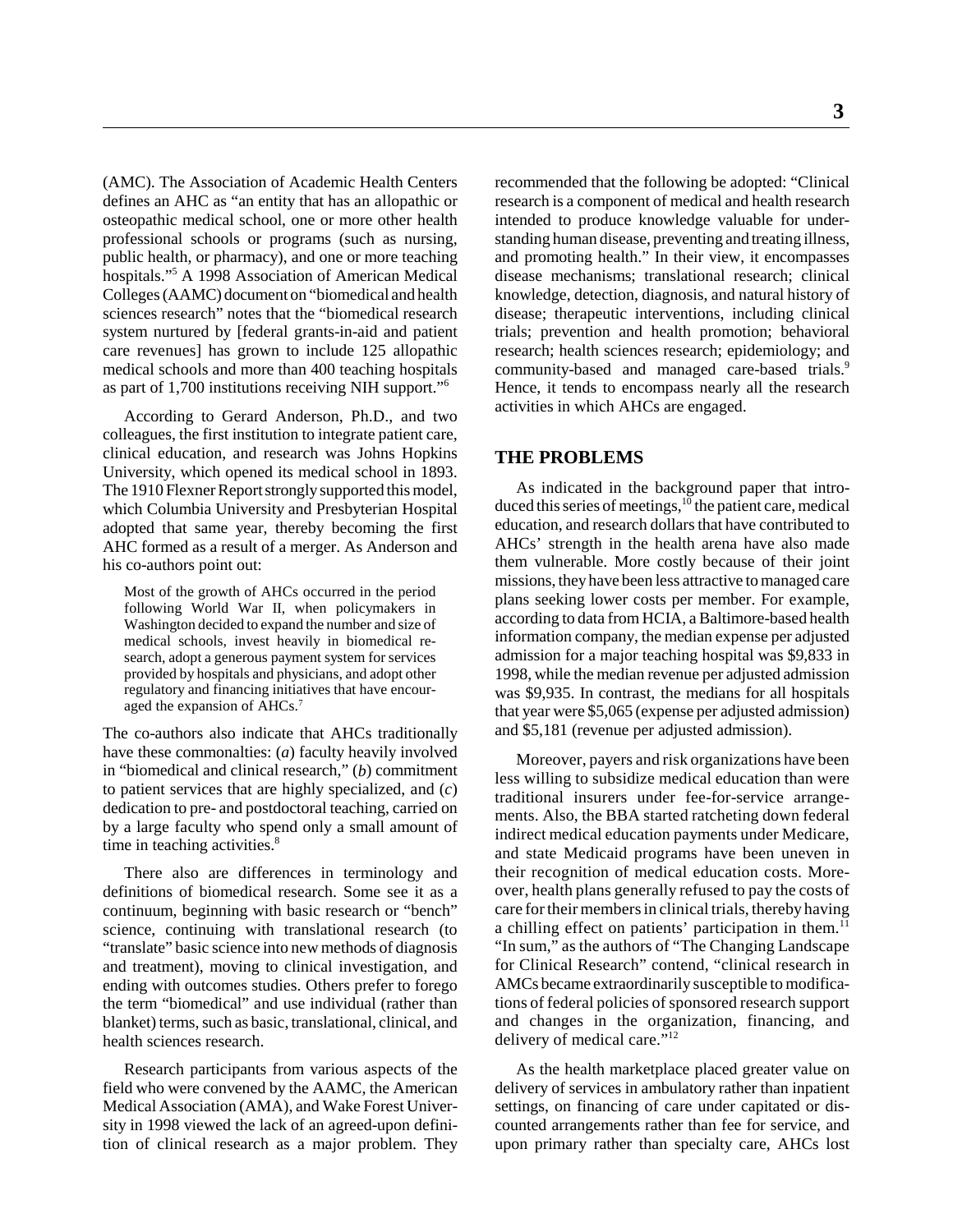ground. Their common elements—high faculty-topatient ratios because of clinician-scholars' involvement in teaching and research, high specialty-to-generalist ratios, and high faculty-to-student ratios—turned out to be liabilities in a reconfigured environment. Added to this were the higher capital costs needed to maintain and perpetuate the academic medicine enterprise, although some of the major medical schools and teaching hospitals have endowments and capital gifts to help underwrite the costs.

Perhaps because of the marketplace changes (not only the decreased attraction of biomedical investigation but also the increased attraction of other fields of endeavor in the health field), the numbers of personnel entering the field, particularly clinical investigators and especially M.D.-trained researchers, are decreasing. Warnings first sounded in the late 1980s, gained legitimacy partly as a result of a 1991 Institute of Medicine (IOM) study *(Careers in Clinical Research: Obstacles and Opportunities),* and achieved even more credence when several NIH panels stressed the importance of recruiting and retaining fellows, new investigators, and seasoned researchers. In view of the pressure upon AHCs to educate more primary care practitioners and to put more emphasis upon training in ambulatory settings, some institutions are putting clinician-educators and clinician-investigators on separate tracks. "Just as researchers excel at the discovery of new knowledge but have little time for teaching and clinical care, clinician-educators excel at teaching and clinical care but have little time to conduct research."13 This approach requires AHCs to provide different advancement criteria for faculty in the two tracks, without favoring or penalizing either. Because the AHC is crucial to the recruitment, nurturing, and production of biomedical researchers—whether M.D. or Ph.D. or both—it is the focus of most efforts to address the problem of the socalled disappearing investigator.

#### **PUBLIC AND PRIVATE INCENTIVES AND PRESSURES**

Although the NIH, part of the Department of Health and Human Services (DHHS), is mentioned most often as AHCs' partner in biomedical research, other federal agencies are important as well. At DHHS, these include the Agency for Healthcare Research and Quality (AHRQ), which conducts health services research on access, cost, and quality issues; the Centers for Disease Control and Prevention (CDC), which work on disease and injury prevention and environmental health; the Food

and Drug Administration, which is responsible for food, cosmetic, drug, medical device, and radiation-emitting product safety; and the Health Care Financing Administration, which administers and oversees delivery of Medicare, Medicaid, and Child Health Insurance Program services. Another key partner is the Department of Veterans Affairs (VA), which is involved in research on fundamental biological processes, clinical trials, health services research, and disability and functional concerns.

AHCs are most closely associated with the NIH conducting more than half of the research funded by its various institutes—and with the VA, which also is involved in patient care, medical education, and research. Their ties with the other agencies are growing, as they focus more on health services research, disease and injury prevention, and primary care, the purview of another DHHS agency, the Health Resources and Services Administration. But NIH remains the giant; for instance, fiscal year 2000 appropriations for AHRQ (\$205 million) and the CDC (\$2.9 billion) pale beside the NIH's \$17.9 billion.

Of the \$42 billion of research and development funding in the United States in 1997, AHCs received \$12 billion, or 28 percent, according to the authors of *From Bench to Bedside.* The majority of funds to AHCs came from the federal government, primarily from the NIH. Federal research funds tended to be concentrated in a few institutions, "a pattern that can be illustrated with data from the NIH. In 1996, 5 percent of AHCs received 25 percent of all NIH funds, and 15 percent of AHCs received 50 percent of all NIH funds."14 The top ten were the following: $15$ 

| AHC                                   | <b>Percentage</b> |
|---------------------------------------|-------------------|
| Eight affiliated institutions         |                   |
| grouped as one:                       |                   |
| <b>Harvard University</b>             |                   |
| <b>Massachusetts General Hospital</b> |                   |
| Brigham and Women's Hospital          |                   |
| Dana-Farber Cancer Institute          |                   |
| Children's Hospital (Boston)          |                   |
| Beth Israel Hospital (Boston)         |                   |
| <b>New England Deaconess Hospital</b> |                   |
| Massachusetts Eye and Ear Infirmary   | 7.35              |
| Johns Hopkins University              |                   |
| and its facilities                    | 4.06              |
| University of Washington              | 4.00              |
| University of Pennsylvania            |                   |
| and its Children's and                |                   |
| Graduate Hospitals                    | 2.95              |
|                                       |                   |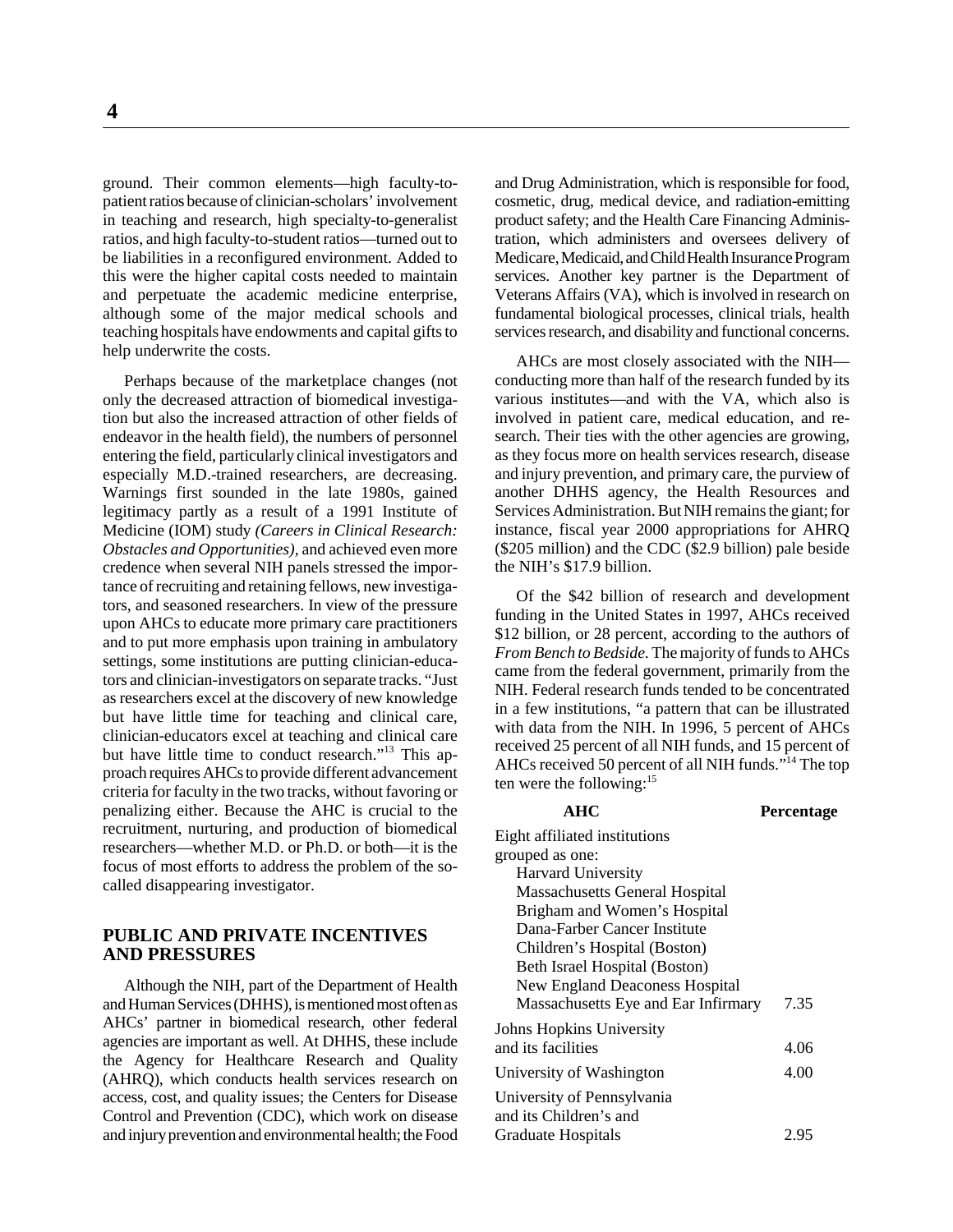| University of California        |      |
|---------------------------------|------|
| San Francisco and               |      |
| San Francisco General Hospital  |      |
| Medical Center                  | 2.93 |
| <b>Washington University</b>    |      |
| with Barnes Jewish Hospital     | 2.53 |
| University of Michigan          | 2.47 |
| University of California        |      |
| Los Angeles with its affiliated |      |
| institutions                    | 2.44 |
| <b>Yale University</b>          | 2.40 |
| <b>Stanford University</b>      | 2.11 |
|                                 |      |

In some ways, the federal agencies cut across the continuum of biomedical research—from basic discoveries, to the translation of discoveries from "bench to bedside," to clinical practice, and to outcomes and quality initiatives. Unlike health agencies in most other countries, where research is centralized, the work conducted under their aegis is largely carried out in the private sector, under grants and contracts, subject to the dictates of the health marketplace. While some think this encourages innovation and creativity, others fear that it may result in misalignment of priorities and of proprietary claims to so-called public knowledge. The marketplace is highly politicized, with legislators' responses to disease group advocates driving the authorization and appropriation of funds and the support of disease-directed research efforts. The NIH, however, has done significant work comparing the allocation of public dollars according to the burden of illness and is continually under pressure to re-examine its priorities. Nonetheless, by all accounts, the federal-AHC partnership that has developed in this political, pluralistic system has served the nation well, leading to concerns that significant changes—in response to new marketplace incentives—may skew research priorities, projects, and applications.

In the support and conduct of biomedical research, however, the private sector has surpassed the public sector. It has done so not only in the research carried on by pharmaceutical firms, biotechnology companies, and medical device manufacturers but also in the clinical and other investigation organized by some health systems and plans, contract research organizations (CROs) that arrange and monitor clinical trials, and physician-based research networks that implement research protocols and handle data collection. As indicated by the NHPF background paper, since the mid-1980s, the "industry's share of total health research and development (R&D) expenditures has increased

**5**

from 34 percent to 43 percent," while the NIH's share "has decreased from about 35 percent . . . to about 29 percent today."16

AHCs, which include both public (usually stateoperated) and private academic institutions, partner with private enterprises as well as government agencies. For example, "since 1965, the Pharmaceutical Research and Manufacturers of America (PhRMA) Foundation has supported nearly 2,400 young researchers with almost \$44 million from contributions from PhRMA members."<sup>17</sup> These range from undergraduate through post-doctoral awards and faculty awards and grants in academic research settings. Moreover, many AHCs, worried about declines in research support and about competitive threats from CROs, "are aggressively marketing their services to industrial research customers," according to *From Bench to Bedside*. The report cites several risks:

For example, faculty members receiving industry support are more likely than others to choose research topics according to the potential for commercial application and more likely to experience delays in publishing. Life science companies that sponsor research in academic institutions typically require investigators to keep their results secret six months or more to protect their commercial value. Faculty with industrial support are more likely to withhold results from colleagues and to report that trade secrets have resulted from their work. These findings suggest that, unless carefully managed, the pursuit of industrial research support may have adverse consequences for academic norms in AHCs.18

The report also notes that CROs have grown from approximately 200 in 1974 to about 1,300 in the late 1990s and indicates "that 57 percent of all clinical trials were performed by investigators not affiliated with AHCs."<sup>19</sup>

Anderson and his co-authors delineated four roles for AHCs in medical innovation. These roles cut across both publicly and privately sponsored research. The first is "the development of new drugs, devices, diagnostic techniques, and therapeutic procedures." The second is adoption, being "the first institutions to acquire and use new technologies, instruments, and drugs." The third is evaluation "of new technologies that have not yet diffused into medical practice" as well as "of technologies that already are used routinely but have not been carefully evaluated in all of the clinical settings in which they are used." The fourth is advisory, identifying "the clinical need for certain drugs, surgical instruments, and diagnostic services" and providing "valuable scientific and clinical expertise during their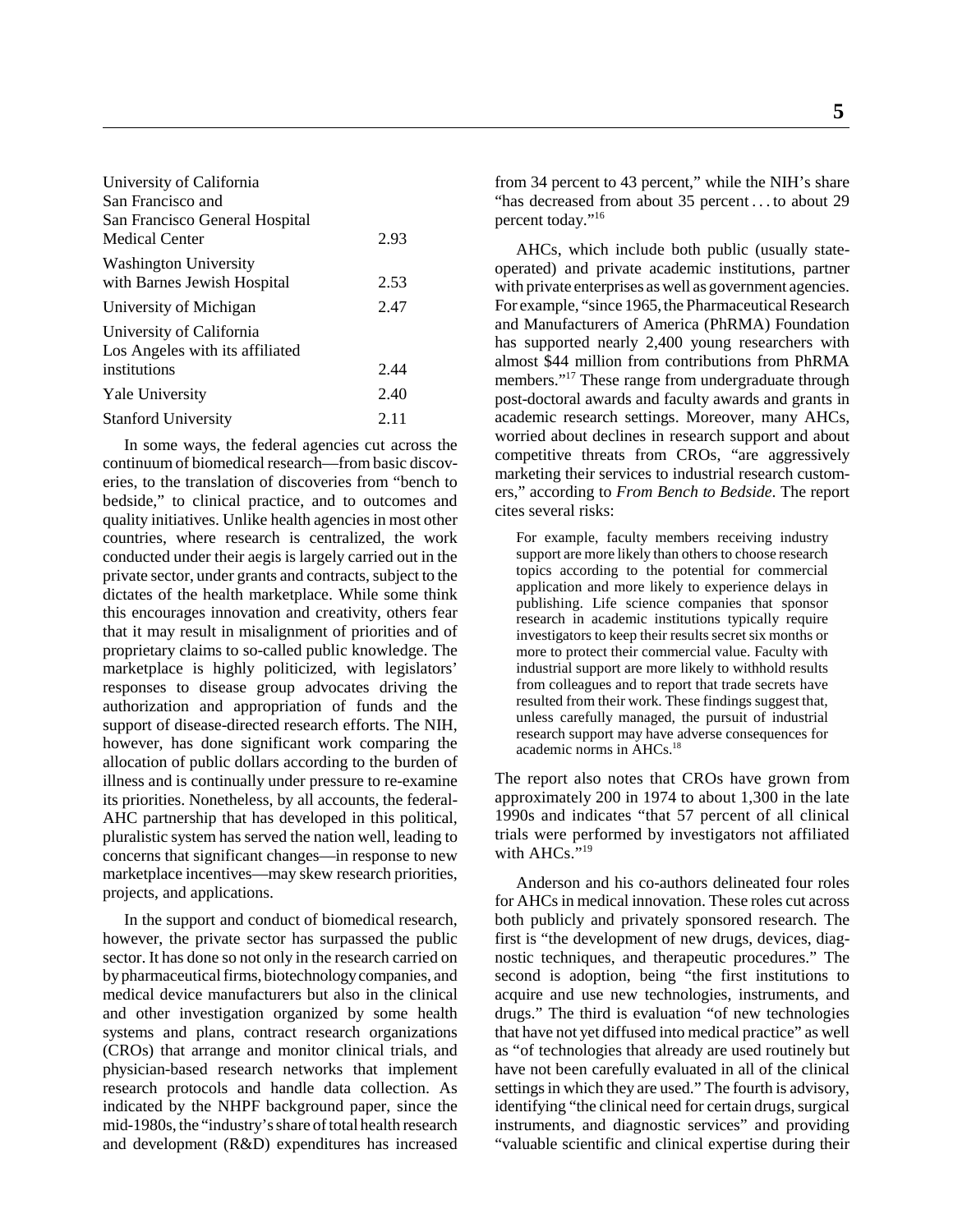early and later stages of development." Moreover, the co-authors underline AHCs' contribution to education of innovators: "ranging from undergraduate medical education all the way through graduate medical education, doctorate training in research, and continuing education for practitioners—and the impact of that education on the health care system."20

#### **SOME SOLUTIONS**

In looking at problems that AHCs face and at approaches for addressing them, it is important to note that there is a great deal of variation among AHCs. While nearly all are nonprofit, some are public, connected to state universities or other governmentally owned entities. Others are private—in some cases, parts of integrated delivery systems; in other cases, parts of religious organizations; and, in still others, of community or other sponsors. While it seems to be common wisdom that AHCs in general are adversely affected by competitive marketplace changes and by public policy actions, their responses to market reconfiguration and delivery and payment provisions vary a great deal. How well they are faring depends upon various factors, such as where they are located and what kinds of capital sources and revenue flows they have (and how secure the sources and flows are).

While the financial data cover only the first half of the 1990s (from 1989 through 1995), the AAMC's *The Financing of Medical Schools* distinguishes the revenues of public and private medical schools. It breaks down the revenues of four subsets of schools (public researchintensive, private research-intensive, community-based schools, and private freestanding schools) as well as of osteopathic schools. The contrasts are striking: in 1995, the median total revenues of private research-intensive schools were \$480.2 million, while the median total revenues of community-based schools were \$57.6 million (and for osteopathic schools, even lower—\$24.4 million). In terms of revenue sources—faculty practice plans, hospital revenues, endowments and gifts, federal research, state and local appropriations, tuition and fees, and other—the proportions of the sources for each subset tended to vary greatly. For example, federal research contributed 30 percent of the median total revenues of the private research-intensive schools and only 6 percent of the median total revenues of the community-based schools (and 5 percent of the osteopathic schools). $^{21}$ 

The task force reached its conclusions prior to passage of the BBA, which enacted delivery and financing changes for fiscal year (FY) 1998 through FY 2002 that AHCs, for the most part, have viewed as inimical. These changes affected the annual rates of increase under the Medicare prospective payment system (PPS) for teaching and other inpatient hospitals, the disproportionate-share hospital (DSH) adjustment under Medicare for hospitals with heavy caseloads of low-income patients, the indirect medical education (IME) adjustment for each diagnosis-related group under PPS for teaching hospitals, and formula payments for capital expenses under Medicare for teaching and other hospitals. They also mandated payment for hospital outpatient services, inclusion of post-acute services under PPS, and incentives for Medicare beneficiaries to enroll in Medicare+Choice managed care plans under capitated or other at-risk financial arrangements.

On the AHC medical school side, the task force recommendations focused on the three AHC missions. Relative to patient care, they centered on "improving the competitiveness of the clinical enterprise," such as by emphasizing generalist medicine, integrated multidisciplinary group practice, and clinical information systems. Relative to medical education, they urged collaboration among and merger of medical school programs; "increased use of small-group, interactive teaching in the preclinical curriculum" and greater use of "advanced information technology"; as well as "movement of clinical education from inpatient hospital settings to ambulatory and community settings, including managed care practice settings." Relative to research, they supported changes in financing, for the most part, whether cost-sharing by various public and private sponsors, federal research grants, or initiation of new support grant programs. $^{22}$ 

On the AHC teaching hospital side, the industry lobbied hard to soften the BBA changes and was successful in moderating some. The Medicare, Medicaid, and SCHIP Balanced Budget Refinement Act of 1999 decreased the reduction in the DSH adjustment and slowed the implementation of cuts in IME. It also eased the application of the outpatient PPS and made some changes in implementation of PPS for post-acute services.<sup>23</sup>

As AHCs addressed patient care and health professions education, there was a search for leadership relative to the third mission, research. While the scientific and policy literature resounded with warnings of doom, the NIH convened panels to study recruitment and retention of physician investigators in clinical research careers and other issues, the IOM examined priority-setting at the NIH, and the Commonwealth Fund undertook its work on AHC missions. The AAMC, AMA, and Wake Forest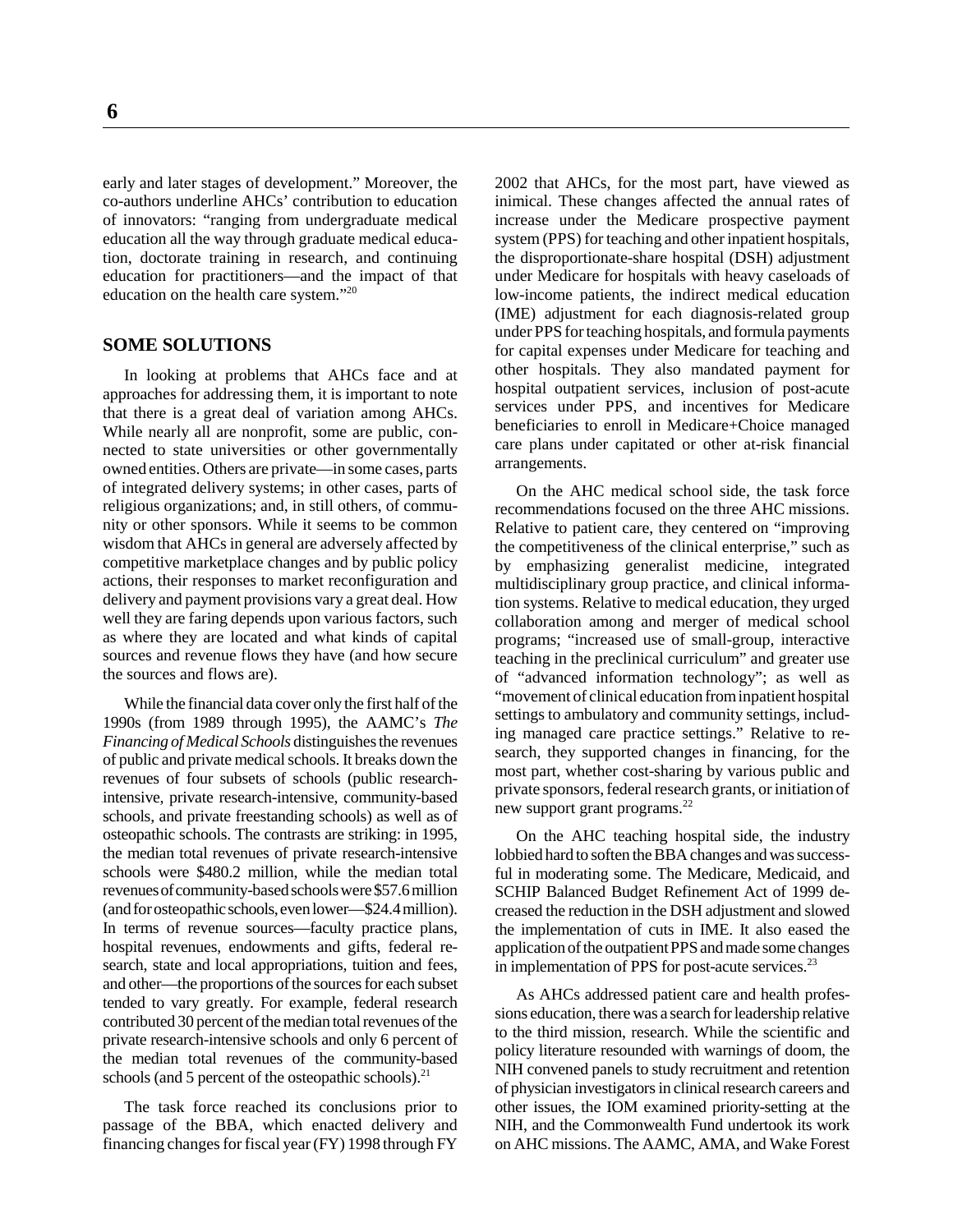School of Medicine undertook a Clinical Research Summit, culminating in the projected establishment, early in 2000, of a Clinical Research Roundtable at the IOM. Among other activities centered on clinical research, the roundtable will promote dialogue among the scientific community and the general public, establish mechanisms to track financial and other support, create a process to monitor and promote workforce career development across the health professions, and develop databases for patient- and population-based health research. It will also strengthen the linkages between basic science discoveries and their application to improved patient care, ensure AHCs' ability to conduct research and training, broaden the participation of the health professions, and work on strategies for disseminating new clinical research findings and evaluating outcomes of new procedures and treatments.

A vast array of organizations are involved in helping determine what shape biomedical research will take in the next decade and what contributions AHCs will make. In addition to AHCs themselves and the organizations that represent them, charitable foundations, coalitions of medical and scientific societies, diseasecentered interest groups, voluntary health organizations, and academic and research organizations are involved in the endeavor. At this time, there seem to be more questions than answers, questions that NHPF plans to explore at this Forum session.

#### **KEY QUESTIONS**

Following are the key questions that will provide a format for the Forum meeting:

- In what ways are AHCs alike and in what ways are they different relative to their fulfillment of the patient care, health professions education, and biomedical research missions? Are the three missions crucial to the identification of AHCs?
- What is the breadth and scope of biomedical research (or of the continuum of basic, translational, clinical, and outcomes research)? What roles have AHCs played traditionally? How are they changing?
- What is the nature of AHC relationships with different federal agencies? What roles do the agencies play in shaping and nurturing the public stake in biomedical research?
- What impact has reconfiguration of the health marketplace had on AHCs as a group? On different types of AHCs? How do they remain vital? What form will (should) they take?
- What effects has the BBA had on teaching hospitals? How accurate are the projections of effects in future years? Will provisions of the Medicare, Medicaid, and SCHIP Refinement Act of 1999 make a difference during the next year or two?
- What is the state of AHCs' capacity to train and retain biomedical researchers? What is the difference between M.D.- and Ph.D.-trained investigators? Should some AHCs cultivate clinical investigator "stars" to conduct research?
- What is the state of AHCs' research infrastructure? How is it funded? What is the ideal, relative to advancing technology and information systems?
- Should certain AHCs serve as "research centers of excellence"?
- Has NIH's role in supporting biomedical research changed during the 1990s? Relative to AHCs? Relative to other organizations?
- What impact has reconfiguration of the health marketplace had on NIH initiatives? What impact have recommendations made by different NIH panels had on the various institutes and centers? What expectations does NIH have of AHCs? How does it view AHC research relationships?
- What types of relationships do private-sector pharmaceutical, biotechnology, and medical-device firms have with AHCs? With government agencies? With intermediary organizations, such as CROs?
- Is the environment primarily competitive or collaborative relative to the conduct of biomedical research? What forces are driving the private sector?
- Should managed care play a greater role in biomedical research? What should its financial contribution be? How should it contribute (for example, to an allpayer fund, to the health costs of its members in clinical trials)?
- Should there be acknowledged leadership of biomedical research or pluralistic leadership? Who decides?

#### **THE FORUM SESSION**

This Forum session will feature four presenters from various aspects of the health field. **John M. Eisenberg, M.D., M.B.A.,** administrator of the Agency for Healthcare Research and Quality, DHHS, will provide a stagesetting overview of the continuum of biomedical research and AHCs' roles in its perpetuation. Appointed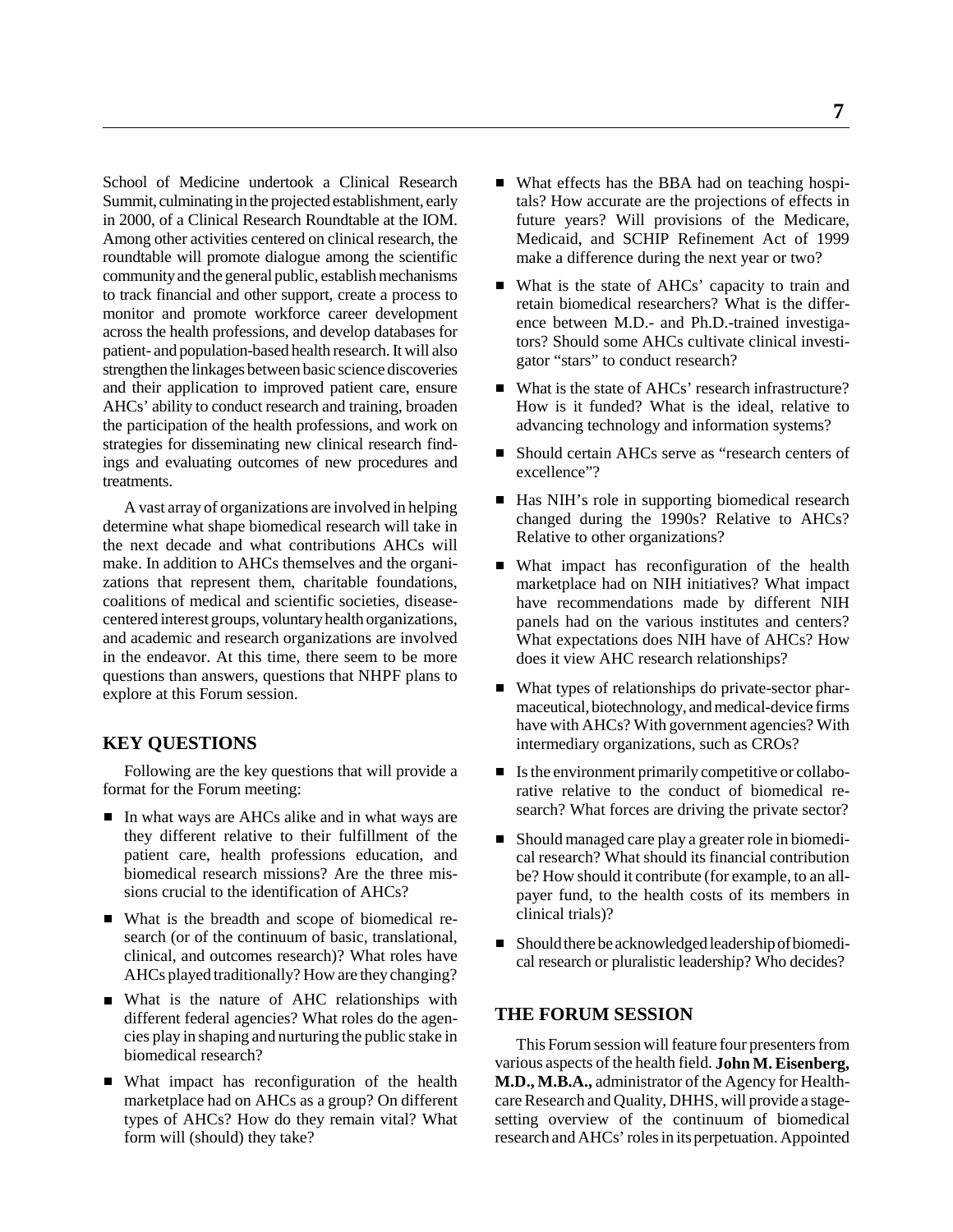to head the Agency for Health Care Policy and Research (its earlier name) in 1997, he previously was chairman of the Department of Medicine and physicianin-chief at Georgetown University. Prior to that, he was chief of the Division of General Internal Medicine at the University of Pennsylvania. A founding commissioner of the Physician Payment Review Commission, on which he served from 1986 through 1995—chairing it the last two years—he was the first physician to be elected president of the Association for Health Services Research. He also has held numerous other leadership posts. He is a member of the IOM of the National Academy of Sciences. Author of more than 250 articles and book chapters, he received his M.D. degree from the Washington University School of Medicine and completed his residency in internal medicine at the University of Pennsylvania.

**Roger E. Meyer, M.D.,** senior consultant on clinical research at the AAMC, will review the problems or barriers confronting AHCs and some of the tensions in the research field. He has served in administrative and policy roles in Washington since 1993, when he became vice president for medical affairs at George Washington University. In the mid-1990s, he affiliated with the Association of Academic Health Centers, where he completed a study on the impact of managed care on academic psychiatry. Earlier, he was a fellow at the Center for Advanced Study in the Behavioral Sciences at Stanford University, where he helped organize a study group on the impact of health care reform on AHCs. From 1977 to 1992, he held various positions at the University of Connecticut School of Medicine, first as professor and chair of the Department of Psychiatry and later as executive dean of the school. The author of more than 150 papers and six books, he has led several professional organizations and been a consultant to numerous federal agencies. He is a graduate of Harvard Medical School and completed his residency in psychiatry at Massachusetts Mental Heath Center in Boston.

**Lana R. Skirboll, Ph.D.,** director of the Office of Science Policy, NIH, DHHS, will describe NIH's role and efforts to address some of the problems and tensions. In her current position, she advises the NIH director and deputy director and provides leadership to NIH institutes and centers on science policy issues. Earlier, she was director of the Office of Science Policy and Program Planning at the National Institute of Mental Health, a post she took when the Alcohol Drug Abuse and Mental Health Administration (ADAMHA) was reorganized and its three research institutes returned to the NIH. Prior to that she was associate administrator for science and deputy science advisor at ADAMHA. A neuroscientist and author of more than 75 scientific publications, she received her Ph.D. degree in the Department of Pharmacology at Georgetown University Medical School, and did post-doctoral training in the Departments of Psychiatry and Pharmacology at the Yale University School of Medicine.

**Frank E. Samuel,** president of Edison BioTechnology Center, Inc., in Cleveland, will address the privatesector role and pressures. He has headed Edison Bio-Technology Center, a consortium of private industry, research institutions, and the state's Thomas Edison Program, since 1989. For the five previous years, he was the president of the Health Industry Manufacturers Association (HIMA), the national organization representing health devices, diagnostics, and information systems manufacturers on state, federal, and international issues. A graduate of Harvard Law School, he practiced law in Washington, D.C., prior to rejoining HIMA, where he had worked earlier as vice president and general counsel. He also served in a variety of positions at the Department of Health, Education, and Welfare (the forerunner of DHHS), including deputy assistant secretary for legislation (health). He is on the boards of directors of several biotechnology organizations and is a member of the Advisory Committee of Catalyst Ventures and the Ohio Innovation Fund.

Following brief presentations by each, there will be a roundtable discussion of the policy implications of reshaping AHCs' participation in biomedical research and the training of research investigators. The key questions listed earlier will provide a guide for both the presentations and the discussion.

#### **ENDNOTES**

1. Stephen J. Heinig, Andrew S. Quon, Roger E. Meyer, and David Korn, "The Changing Landscape for Clinical Research," *Academic Medicine,* 74, no. 6 (June 1999), 725-745.

2. Robert E. Mechanic and Allen Dobson, "The Impact of Managed Care on Clinical Research: A Preliminary Investigation," *Health Affairs,* 15, no. 3 (Fall 1996): 72-89.

3. Sheryl Gay Stolberg, "Managed Care Squeezes Research Funds and Charity Health Aid, Studies Find," *New York Times,* March 24, 1994.

4. Commonwealth Fund, *From Bench to Bedside: Preserving the Research Mission of Academic Health Centers: Findings and Recommendations of the Commonwealth Fund*